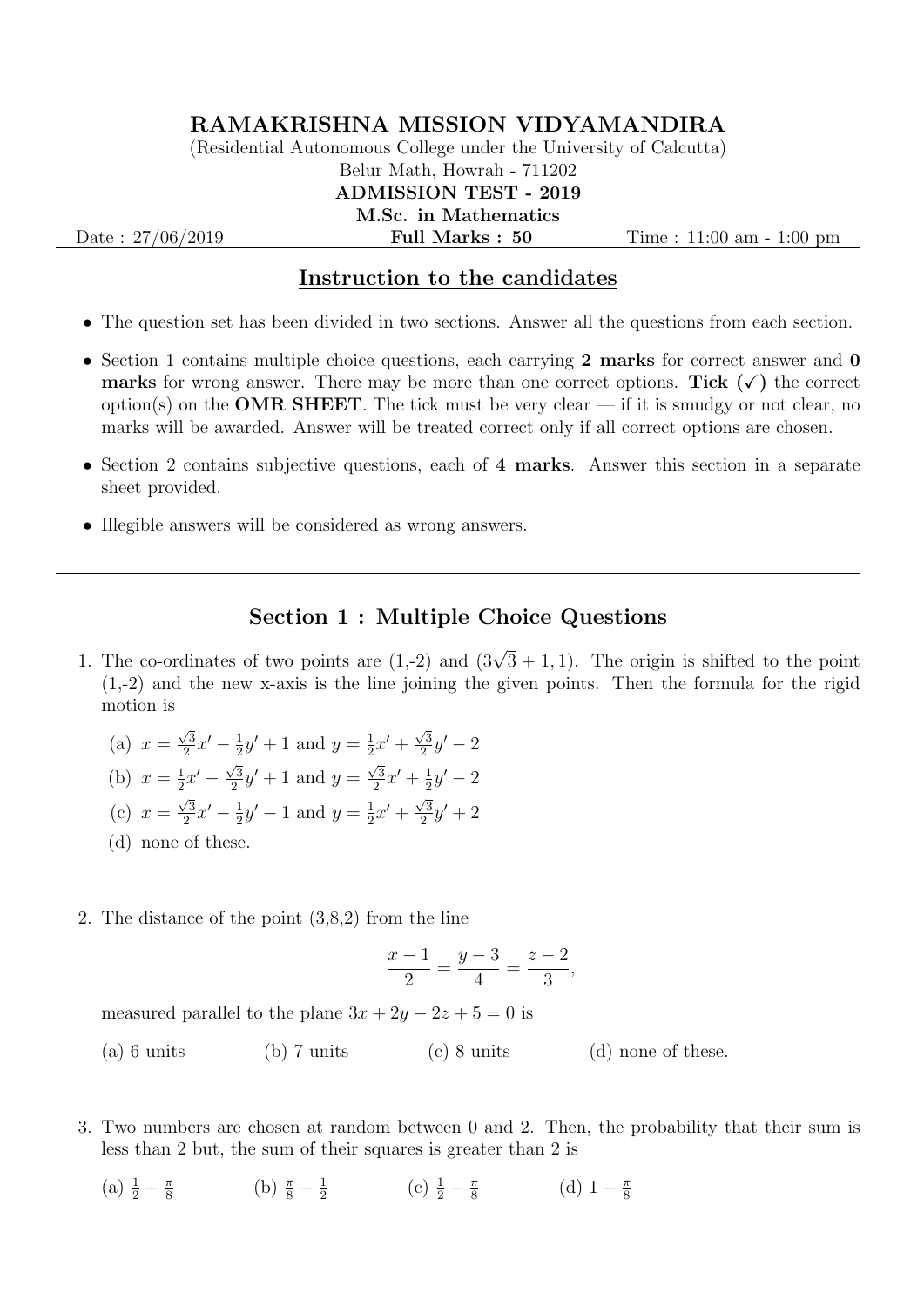- 4. A particle of mass m falls down a smooth cycloid under its own weight, starting from the cusp. When it arrives at the vertex, the pressure on the curve is
	- (a)  $\frac{1}{2}mg$ (b)  $\frac{3}{2}mg$ (c)  $4mg$  (d) None of these.
- 5. The torque about the point  $\hat{i} + 2\hat{j} \hat{k}$  of a force represented by  $\hat{i} + 2\hat{j} + 3\hat{k}$  acting through the point  $2\hat{i} + 3\hat{j} + \hat{k}$  is

(a) 
$$
\hat{i} + \hat{j} - \hat{k}
$$
 (b)  $-\hat{i} - \hat{j} + \hat{k}$  (c)  $-\hat{i} + \hat{j} + \hat{k}$  (d) None of these.

6. Let  $f(x,y) = x^2 \sin(1/y) + y^{30} \sin(1/x)$  and A, B, C denote the double limit and the repeated limits in the following way.

$$
A := \lim_{(x,y)\to(0,0)} f(x,y); \qquad B := \lim_{x\to 0} \lim_{y\to 0} f(x,y); \qquad C := \lim_{y\to 0} \lim_{x\to 0} f(x,y).
$$

Then, which of the following is/are true?

- (a) A exists but, none of B and C exist.
- (b) Both B and C exist, but A does not exist.
- (c) None of  $A, B$  and  $C$  exists.
- (d) Only  $A$  and  $C$  exist.
- 7. Let  $f : [a, b] \to \mathbb{R}$  where  $a, b \in \mathbb{R}$  and  $a < b$ . State which of the following is/are true.
	- (a) f has an antiderivative iff f is continuous on  $[a, b]$ .
	- (b) If f is Riemann integrable on  $[a, b]$ , then there exists a function  $\phi : [a, b] \to \mathbb{R}$  such that  $\int_a^b f(x)dx = \phi(b) - \phi(a)$  and  $\phi'(x) = f(x), \forall x \in [a, b].$
	- (c) If f has an antiderivative, say  $\phi$ , then f is Riemann integrable on [a, b] and  $\int_a^b f(x)dx =$  $\phi(b) - \phi(a)$ .
	- (d) If f is continuous on [a, b], then it has infinitely many antiderivatives.
- 8. Let  $I \subset \mathbb{R}$  be an open interval, let  $f: I \to \mathbb{R}$  be differentiable on I, then at  $a \in I$

$$
f''(a) = \lim_{h \to 0} \frac{f(a+h) - 2f(a) + f(a-h)}{h^2}
$$
, if

- (a)  $f''(a)$  exists.
- (b)  $f''(x)$  exists in a neighborhood of the point  $x = a$  and is continuous at  $x = a$ .
- (c)  $f''(x)$  exists in a neighborhood of the point  $x = a$ .
- (d)  $f''(x)$  is continuous in a neighborhood of the point  $x = a$ .

9. If  $a_1 = 2$ ,  $a_{n+1} = a_n^2 - a_n + 1$  for  $n > 1$  then

(a) 
$$
\sum_{i=1}^{\infty} \frac{1}{a_i} = 2
$$
 (b)  $\sum_{i=1}^{\infty} \frac{1}{a_i} = 1$  (c)  $\sum_{i=1}^{\infty} \frac{1}{a_i} = 3$  (d)  $\sum_{i=1}^{\infty} \frac{1}{a_i}$  diverges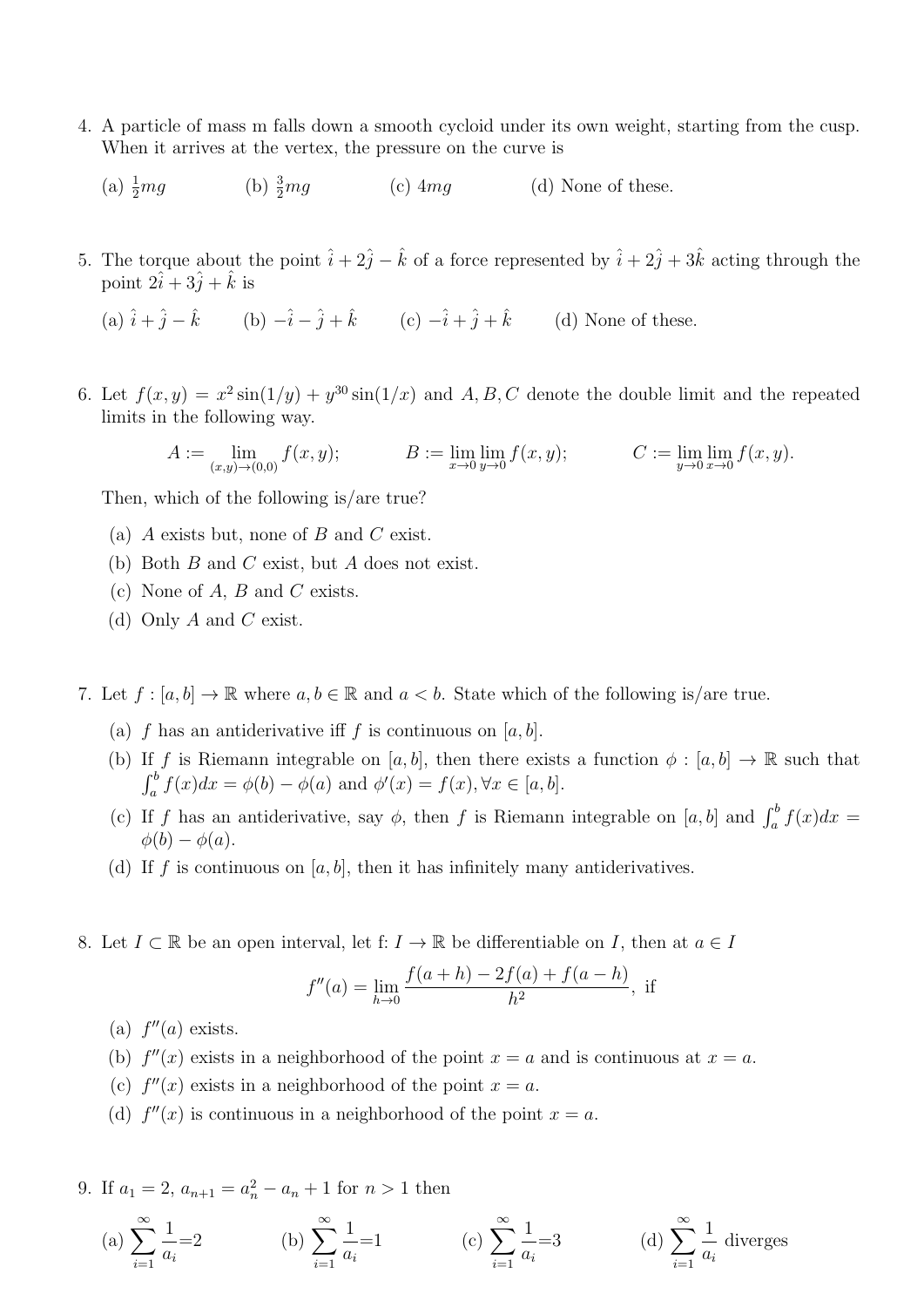10. Let

$$
a = \frac{1}{1001} + \frac{1}{1002} + \frac{1}{1003} + \dots + \frac{1}{3001}.
$$

Then a is

| $(a)$ less than 1<br>$(b)$ greater than 1 | (c) less than $\frac{4}{3}$ | (d) greater than $\frac{4}{3}$ . |
|-------------------------------------------|-----------------------------|----------------------------------|
|-------------------------------------------|-----------------------------|----------------------------------|

11. Which of the following is/are false?

- (a) Any group of order 4 is abelian.
- (b) Any group of order 7 is abelian.
- (c) Any group of order 9 is abelian.
- (d) Any group of order 24 is abelian.
- 12. Consider  $N$  with usual metric d. Which of the following is/are true?
	- (a) Any finite subset of  $N$  is an open ball in  $(N, d)$ .
	- (b) The set  $\{1, 2, \ldots, n\}$  is an open ball in  $(\mathbb{N}, d)$  for all  $n \in \mathbb{N}$ .
	- (c) The set  $\{n, n+1\}$  is an open ball in  $(\mathbb{N}, d)$  for all  $n \in \mathbb{N}$ .
	- (d) Any infinite subset is an open ball in  $(N, d)$ .
- 13. If  $f(x)$  is a continuous function on some interval [a, b] and  $f(a)f(b) < 0$  then the equation  $f(x) = 0$ has
	- (a) at least one real root in the interval  $(a, b)$
	- (b) an odd number of real roots in the interval  $(a, b)$
	- (c) an even number of real roots in the interval  $(a, b)$
	- (d) None of (a), (b) or (c).
- 14. If  $e^{2x}$  and  $e^{3x}$  are linearly independent solutions of  $\frac{d^2y}{dx^2} 5\frac{dy}{dx} + 6y = 0$ , then the solution satisfying the conditions  $y(0) = 0$  and  $y'(0) = 1$  is

(a)  $c_1e^{2x} + c_2e^{3x}$  (b) $c_1e^{2x} - c_2e^{3x}$  (c) $e^{3x} - e^{2x}$  (d) $e^{3x} + e^{2x}$ where prime symbol( $'$ ) denotes first order differentiation and  $c_1$ ,  $c_2$  are the arbitrary constants.

15. The order and the degree of the differential equation

$$
\frac{d^2}{dx^2} \left(\frac{d^2y}{dx^2}\right)^{-\frac{3}{2}} = 0
$$

are respectively

(a)1, 4 (b) 4, 1 (c)4, 4 (d)1, 1.

## Section 2 : Subjective Questions

1. If  $F_1$  and  $F_2$  be two probability distribution functions of two random variables, then show that their convex combination  $F = \lambda F_1 + (1 - \lambda)F_2$ ,  $0 < \lambda < 1$  is also a probability distribution function of some random variable.